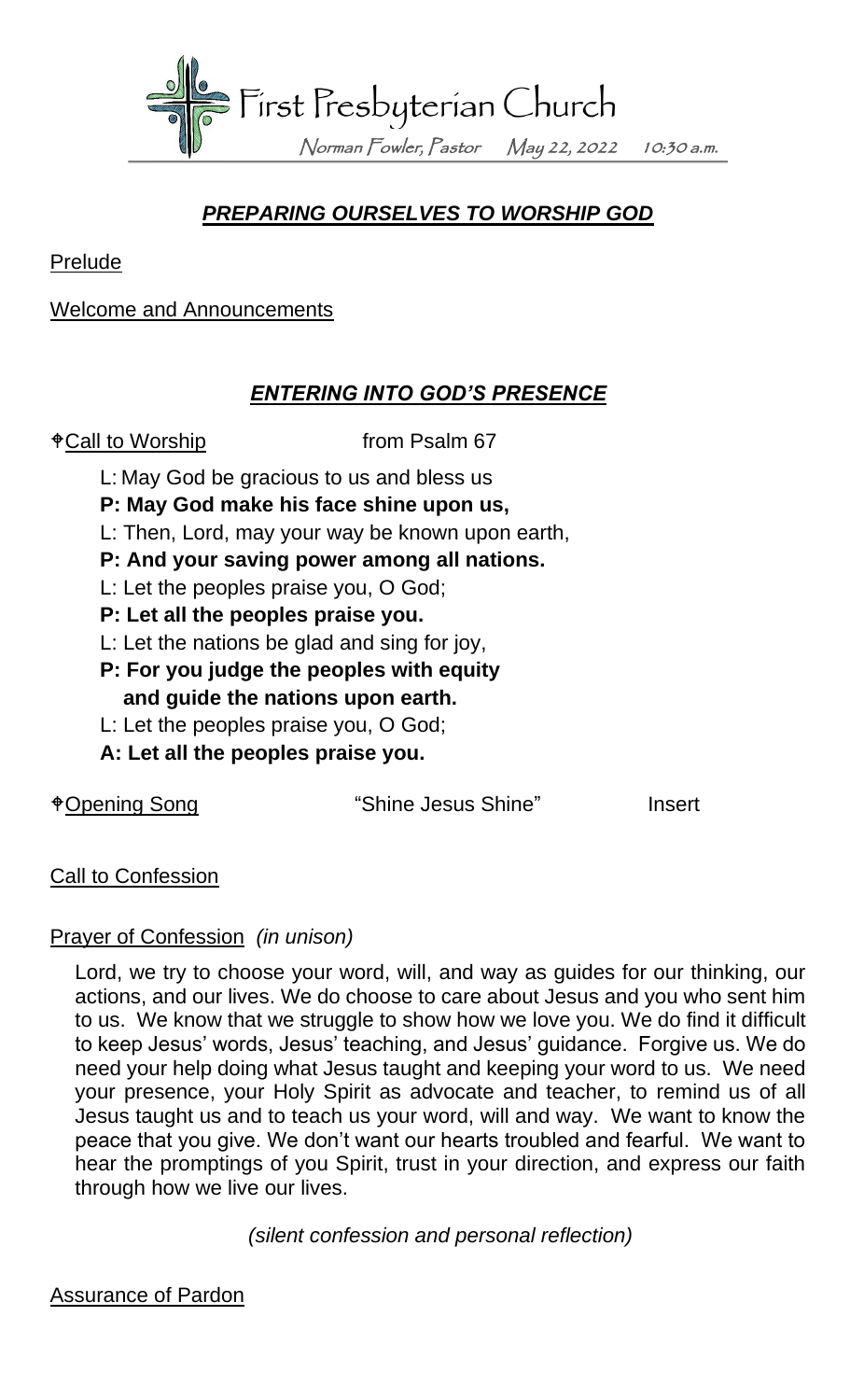New Ministry Blessing for Jeremiah and Family

Prayers of the People and The Lord's Prayer

*Place your written prayer requests in the basket at the back of the sanctuary. For other concerns, contact the church office [office@fpcmoscow.org,](mailto:office@fpcmoscow.org) or Pastor Norman [fpcpastornorman@gmail.com](mailto:fpcpastornorman@gmail.com)*

*Following each prayer request, please respond:* One: Lord, in your mercy, **All: Hear our prayer.**

### *HEARING GOD'S WORD FOR OUR TIME AND PLACE*

Scripture Lesson Psalm 67

Second Lesson Acts 16:9-19

Gospel John 14:23-29

One: This is the Word of the Lord.

**All: Thanks be to God.**

Sermon The New Teacher" Pastor Norman Fowler

#### *RESPONDING TO THE WORD*

Silent Reflection

\*Sermon Response "You Are Mine" Hymnal #177

**Offering** 

*Please place your offering in the plate, mail your offerings to the church office, 405 South Van Buren St., Moscow ID 83843 or give online at this link: <https://tithe.ly/give?c=982246>*

#### $\angle$  Song of Gratitude (Doxology) example the Hymnal #607

Praise God, from whom all blessings flow; Praise Christ, all people here below; Praise Holy Spirit evermore; Praise Triune God, whom we adore.

Text: Neil Weatherhogg, 1988. Music: Genevan Psalter, 1551 (OLD HUNDREDTH)

#### Dedication of our Tithes and Offerings

A Sabbatical Blessing for Pastor Norman Fowler